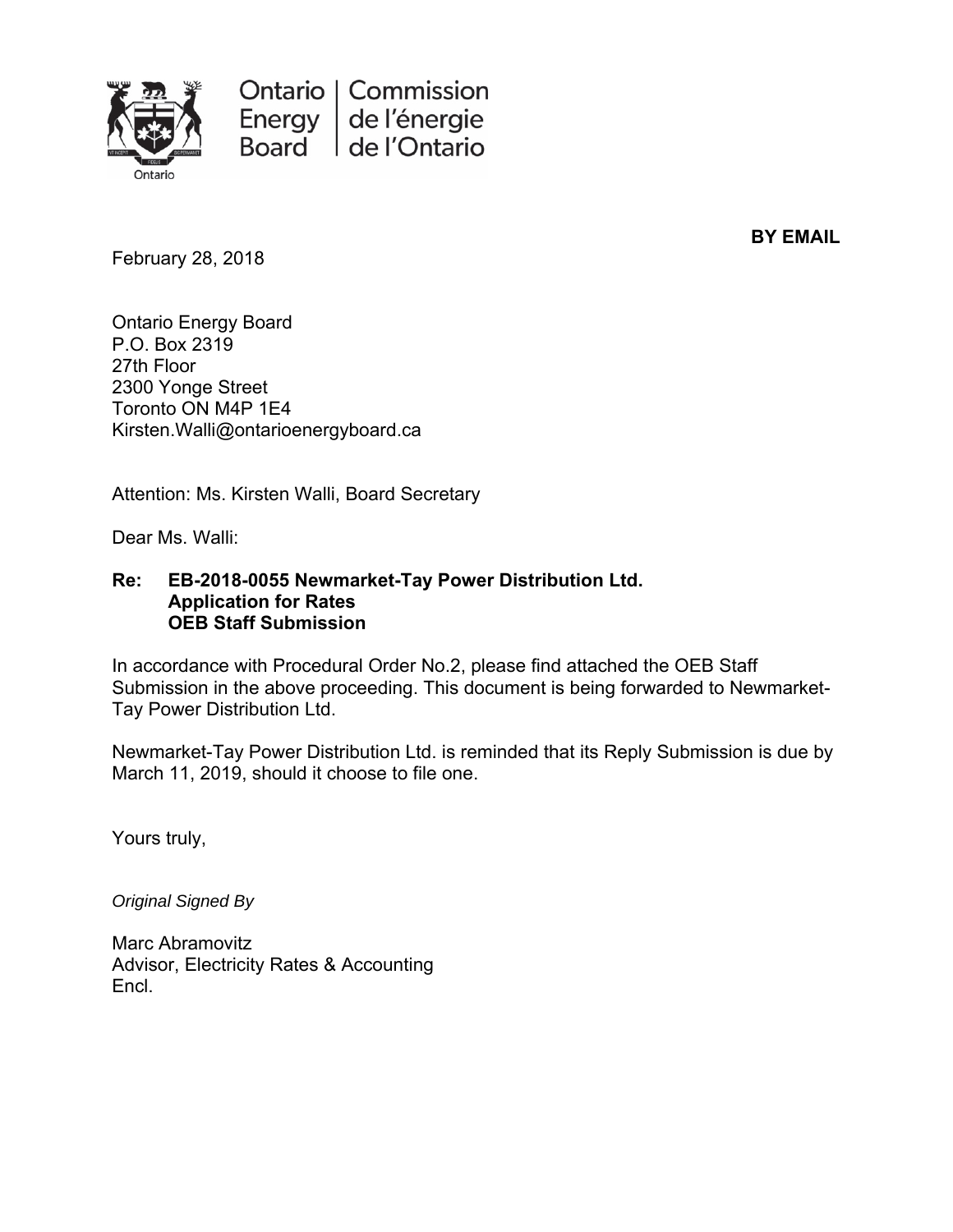

# **ONTARIO ENERGY BOARD**

# **STAFF SUBMISSION**

# 2019 ELECTRICITY DISTRIBUTION RATES

## Newmarket-Tay Power Distribution Ltd.

## EB-2018-0055

**February 28, 2019**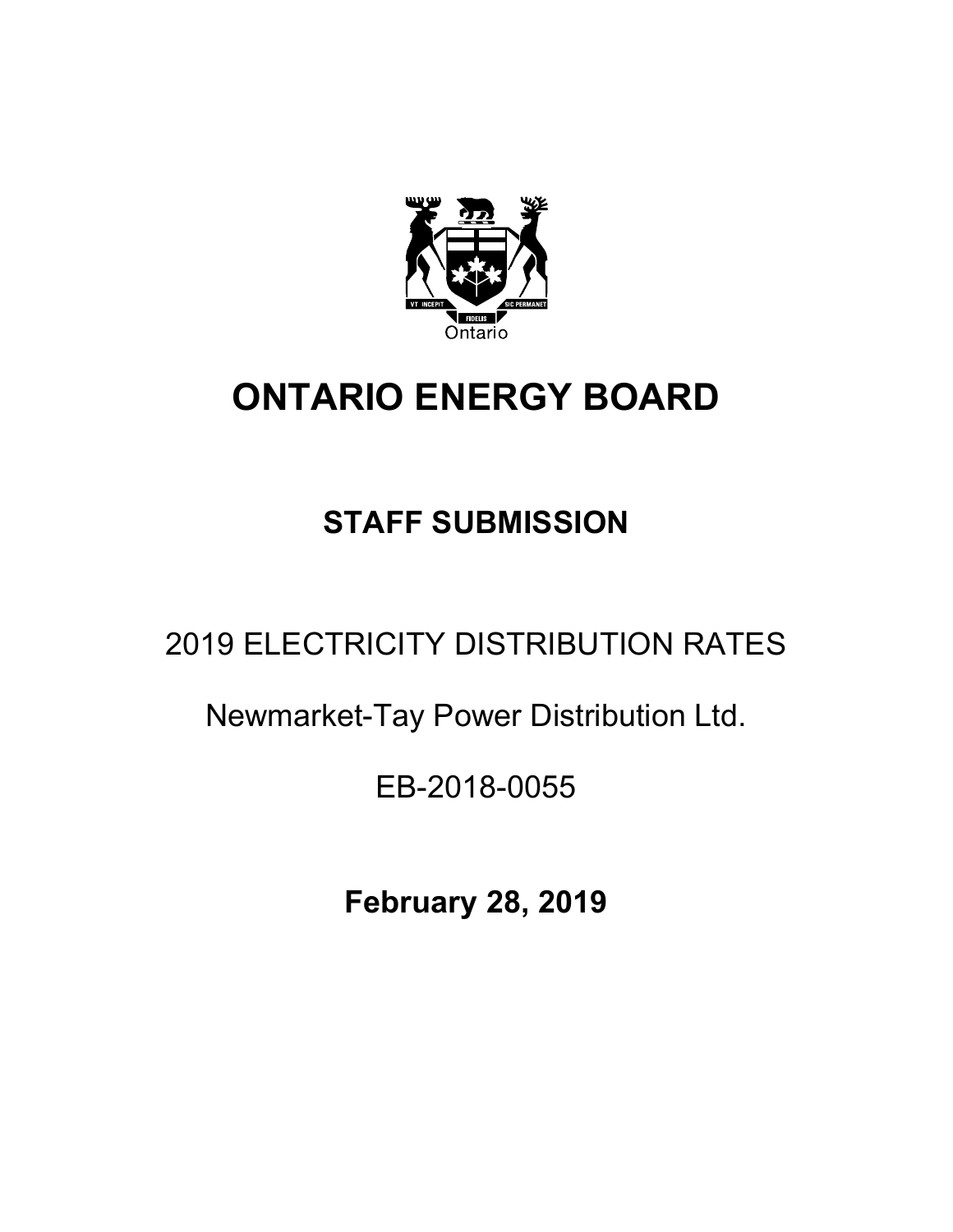#### **Introduction**

Newmarket-Tay Power Distribution Ltd. (Newmarket-Tay Power) filed an application with the Ontario Energy Board (OEB) on November 9, 2018 under section 78 of the *Ontario Energy Board Act*, *1998* seeking approval for changes to the rates that Newmarket-Tay Power charges for electricity distribution, effective May 1, 2019.

In the OEB's decision (the MAADs decision<sup>1</sup>) on August 23, 2018, Newmarket-Tay Power was granted approval to purchase and amalgamate with Midland Power Utility Corporation (Midland Power). In the MAADs decision, Newmarket-Tay Power was granted a 10 year deferral period and will be implemented by maintaining two separate rate zones Newmarket-Tay Power Main and Midland Power until the rates are rebased.2 In this proceeding, Newmarket-Tay Power filed separate applications and IRM models for each of the rate zones.

The purpose of this document is to provide OEB staff's submissions on its review of the evidence submitted by Newmarket-Tay Power. Newmarket-Tay Power's two rate zones are in the final year of transition towards a fully fixed monthly distribution charge and as of May 1, 2019 the residential classes will have transitioned to a fully fixed structure.

Newmarket-Tay Power has demonstrated that no rate mitigation is required for either rate zone. Consistent with the Chapter 3 Filing Requirements, Newmarket-Tay Power has also applied the Annual IR Index factor (to the Newmarket-Tay Main rate zone) and the Price Cap IR factor (to the Midland Power rate zone) to adjust the monthly service charges and volumetric distribution rates during the incentive rate-setting years. OEB staff has no concern with Newmarket-Tay Power's proposals and notes that consistent with the *Handbook to Electricity Distributor and Transmitter Consolidations,* the MAADs decision approved the continuation of the current rate setting plans for the balance of the approved deferral period.

Newmarket-Tay Power has requested an update to its Retail Transmission Service Rates for both rate zones in order to recover the wholesale transmission rates charged by its host distributor, Hydro One, and by the IESO. The OEB approved an update to the 2019 Uniform Transmission Rates<sup>3</sup> following the filing of the application and OEB staff will update Newmarket-Tay Power's rate generator models accordingly.

 1 EB-2017-0269

<sup>2</sup> ED-2007-0264

<sup>3</sup> Decision and Interim Rate Order, EB-2018-0326, December 20, 2018.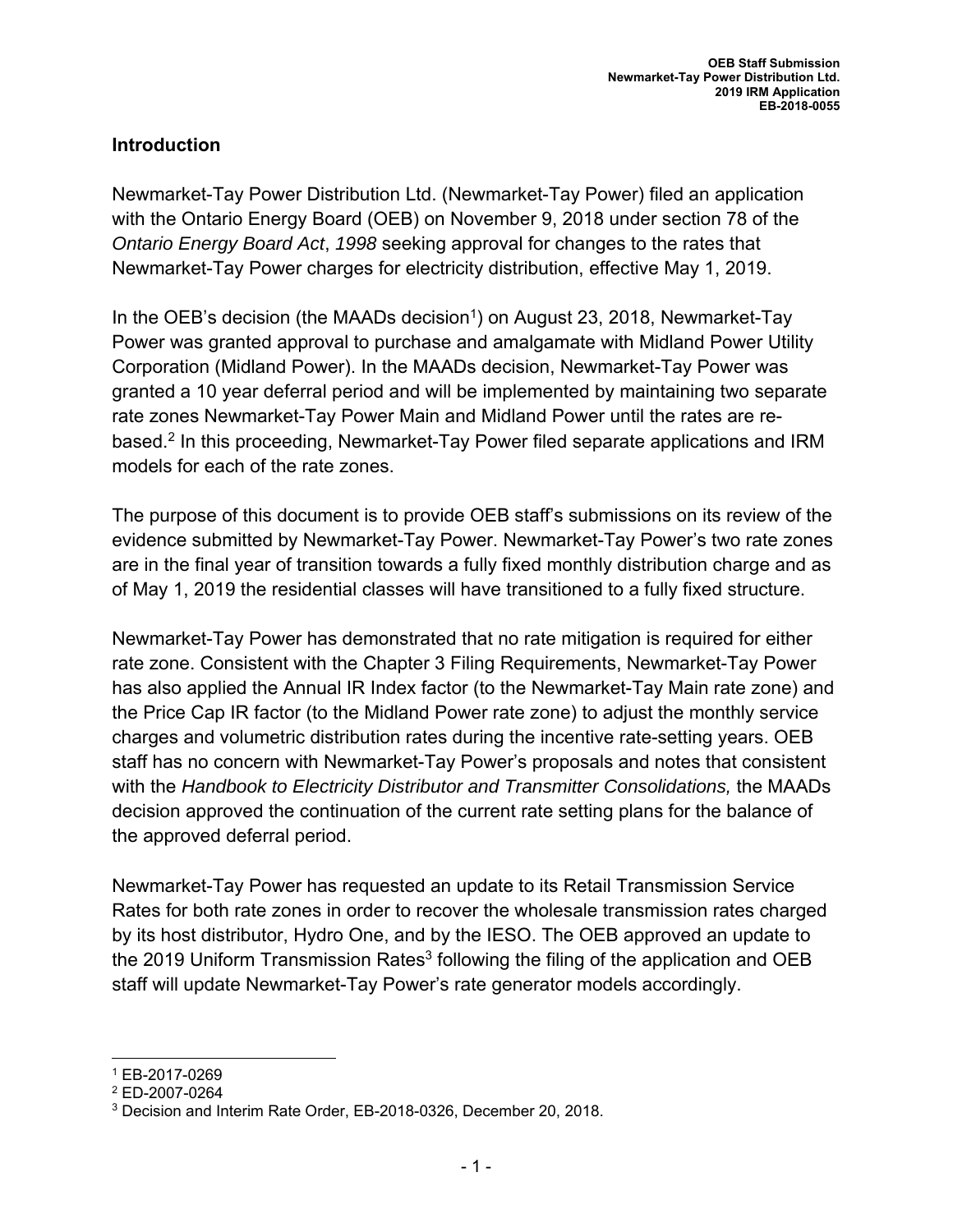OEB staff has no concern with Newmarket-Tay Power's proposals except with respect to the matters listed below.

OEB staff makes detailed submissions on the following:

- Lost Revenue Adjustment Mechanism Variance Account (LRAMVA) (Newmarket-Tay Power Main rate zone and Midland Power rate zone)
- Group 1 Deferral and Variance Accounts (Newmarket-Tay Power Main rate zone and Midland Power rate zone)
- Disposition of Variance Account 1576 (Newmarket-Tay Hydro Main rate zone only)

## **Lost Revenue Adjustment Mechanism Variance Account**

Newmarket-Tay Power originally applied to dispose of an LRAMVA debit balance of \$794,662 for its two rate zones combined, inclusive of carrying charges. The balances for each rate zone are listed below:

- Newmarket-Tay Power Main rate zone: \$463,315
- Midland Power rate zone: \$331,347

For the Newmarket-Tay Power Main rate zone, the LRAMVA debit balance of \$463,315 consists of lost revenues in 2017 from Conservation and Demand Management (CDM) programs delivered during the period from 2011 to 2017 inclusive, and associated carrying charges. The full impact of conservation savings was claimed as there were no forecasted conservation savings in the 2010 load forecast at the time Newmarket-Tay Power last rebased in 2010<sup>4</sup>

For the Midland Power rate zone, the LRAMVA debit balance of \$331,347 consists of lost revenues during the 2013 to 2017 period inclusive, from CDM programs delivered during the period from 2011 to 2017 inclusive, and associated carrying charges. Actual conservation savings were compared against forecasted conservation savings of 3,299,236 kWh included in the 2013 load forecast, which was set out in Midland Power's cost of service application for 2013 rates.<sup>5</sup>

 4 Decision and Rate Order, February 24, 2011

<sup>5</sup> Decision and Order, February 6, 2013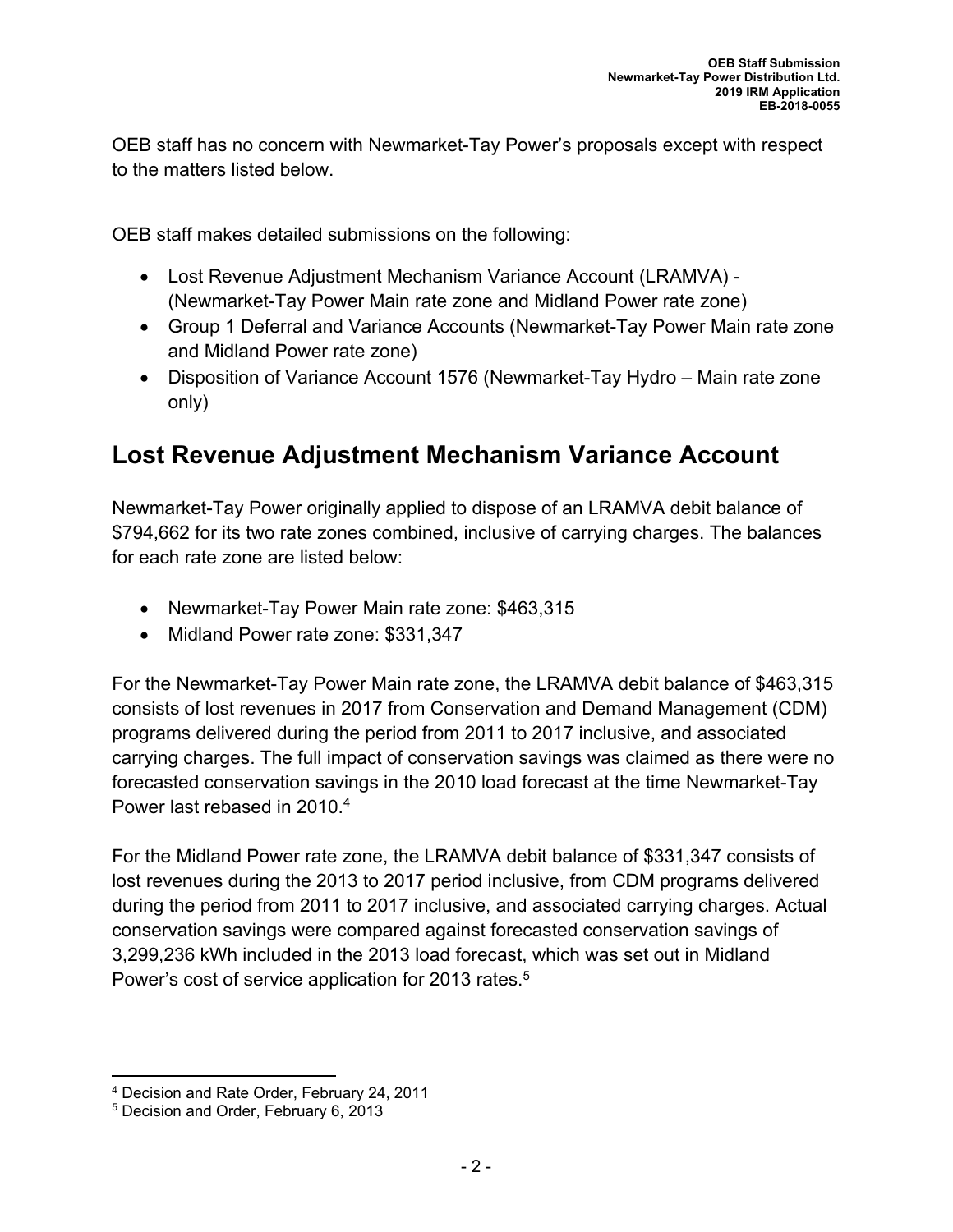During the course of this proceeding, Newmarket-Tay Power updated its projected carrying charges on the LRAMVA balance for each rate zone with the OEB's most recently approved prescribed interest rate. In Newmarket-Tay Power's updated evidence, the LRAMVA balance for each rate zone included projected carrying charges to June 30, 2019. For the Midland Power rate zone, actual savings from 2015 to 2017 savings were also corrected to reflect IESO net verified savings which subsequently reduced the LRAMVA balance.

Based on these revisions, the changes in the LRAMVA balance for the two rates zones are shown in the table below.

| <b>Rate Zone</b>     | Original  | <b>Updated</b> | Change      |
|----------------------|-----------|----------------|-------------|
| Newmarket-Tay Power  | \$463,315 | \$468,855      | \$5,540     |
| - Main               |           |                |             |
| <b>Midland Power</b> | \$331,347 | \$209,749      | (\$121,598) |

**Table 1: LRAMVA Claim** 

OEB staff submits that Newmarket-Tay Power's revised LRAMVA balances (with the exception of carrying charges) have been calculated in accordance with the OEB's CDM-related guidelines and updated LRAMVA policy.

OEB staff notes that Newmarket-Tay Power's updated LRAMVA workform completed for its two rate zones includes interest to June 30, 2019. OEB staff submits that projected interest should only be recoverable to April 30, 2019 in order to align with the start of the disposition period for the balance in the LRAMVA. With this correction, OEB staff has determined that the LRAMVA debit balance inclusive of carrying charges should be \$208,927 for the Midland Power rate zone and \$467,008 for the Newmarket-Tay Power - Main rate zone.

As part of Newmarket-Tay Power's reply submission, OEB staff requests that the applicant confirm the revised LRAMVA balance for each rate zone with interest calculated to April 30, 2019. OEB staff requests that revised versions of its LRAMVA workform be filed for each rate zone as part of its reply submission.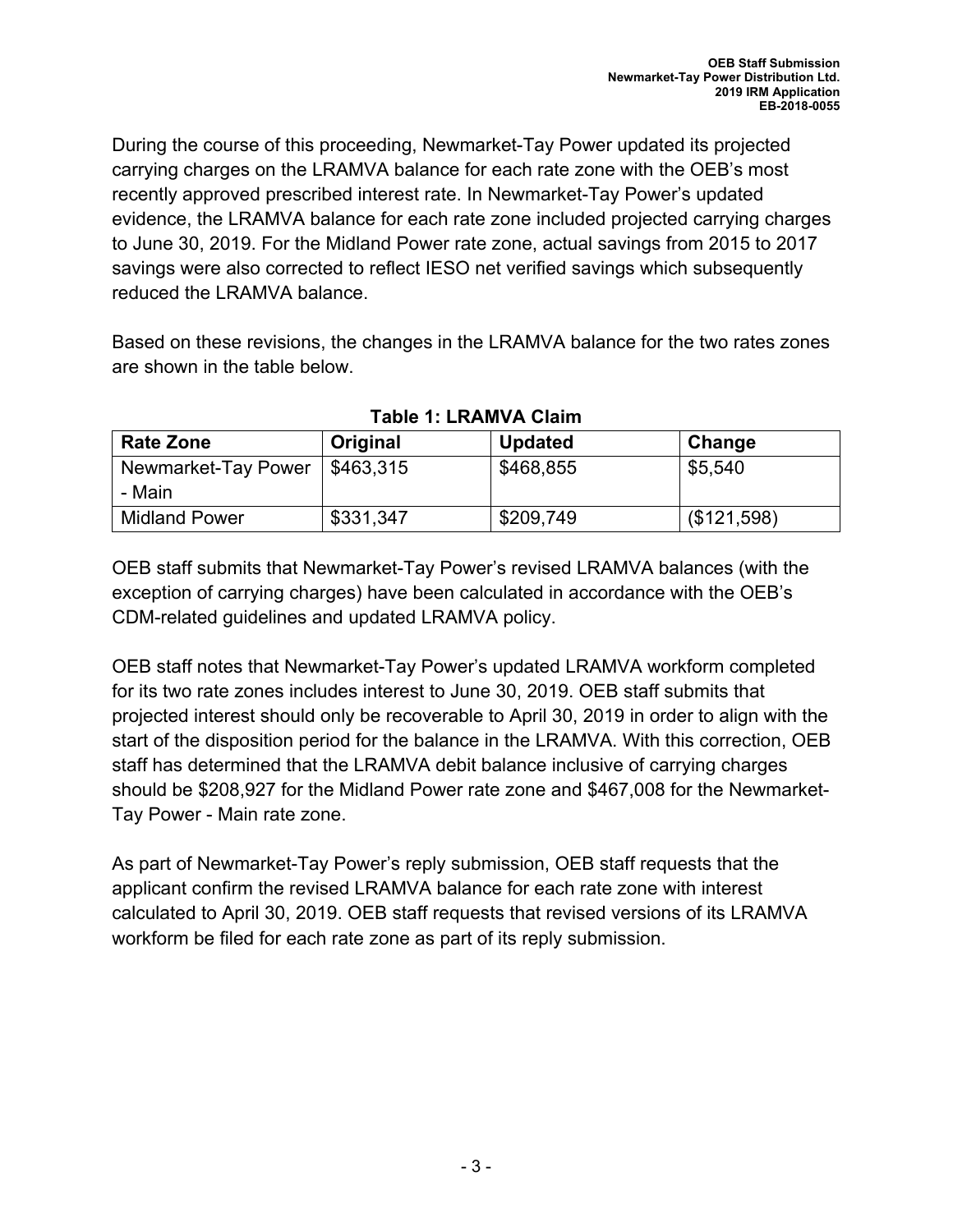## **Disposition of Deferral and Variance Accounts – Group 1**

### **Newmarket-Tay Power – Main rate zone**

As per chapter 3 of the OEB's Filing Requirements and the *Report of the Board on Electricity Distributors' Deferral and Variance Account Review Initiative*, Group 1 account balances will be reviewed and disposed if the pre-set disposition threshold of \$0.001 per kWh is exceeded. Newmarket-Tay Power met the threshold at a total claim per kWh of \$0.001. Newmarket-Tay Power is requesting disposition for balances that cover the period January 1, 2013 to December 31, 2017. The previous rate year in which Newmarket-Tay Power received approval for disposition was 2014 for 2012 audited balances. In this application, the total amount originally requested for disposition was a debit of \$618,438. This amount includes an Account 1589 – Global Adjustment debit balance of \$1,219,133 and Account 1588 – Power debit balance of \$1,445,021. Through OEB staff interrogatories the amount requested for disposition was revised to a total debit amount of \$617,054 (see Table 1). The total claim excludes an Account 1568-LRAM Variance Account debit balance of \$468,855.

| <b>Account Description</b>                    | <b>Account</b><br><b>Number</b> | <b>Principal</b><br>(as of Dec 31, 2017)   (until Apr 30, 2019) | <b>Interest</b> | Total         |
|-----------------------------------------------|---------------------------------|-----------------------------------------------------------------|-----------------|---------------|
| LV Variance Account                           | 1550                            | 657,362                                                         | 28,331          | 685,693       |
| Smart Metering Entity Charge Variance Account | 1551                            | 38,216                                                          | 2,607           | 40,823        |
| RSVA - Wholesale Market Service Charge        | 1580                            | (3, 111, 963)                                                   | (131,998)       | (3, 243, 961) |
| Variance WMS - Sub-account CBR Class B        | 1580                            | 487,036                                                         | 3.797           | 490,833       |
| RSVA - Retail Transmission Network Charge     | 1584                            | (476, 132)                                                      | (9,632)         | (485, 764)    |
| RSVA - Retail Transmission Connection Charge  | 1586                            | 426,004                                                         | 39,272          | 465,276       |
| <b>RSVA - Power</b>                           | 1588                            | 1,366,310                                                       | 78,711          | 1,445,021     |
| RSVA - Global Adjustment                      | 1589                            | 1,162,970                                                       | 56,163          | 1,219,133     |
| Total                                         |                                 | 549,803                                                         | 67,251          | 617,054       |

#### **Table 2**

In its Decision and Order on Newmarket-Tay Power's 2018 IRM rate application<sup>6</sup>, the OEB raised concerns over the number of amendments that were made to the Group 1 balances throughout the discovery process in that proceeding. The OEB ordered a third-party special purpose audit of Newmarket-Tay Power's RSVA (i.e. Group 1) accounts for the years 2013 through 2017. In addition, it was noted that Newmarket-Tay Power was using a single combined general ledger account to track the transactions for both Accounts 1588 and 1589 and was then manually segregating the transactions to present each balance separately for regulatory purposes. Such a process was

 6 EB-2017-0062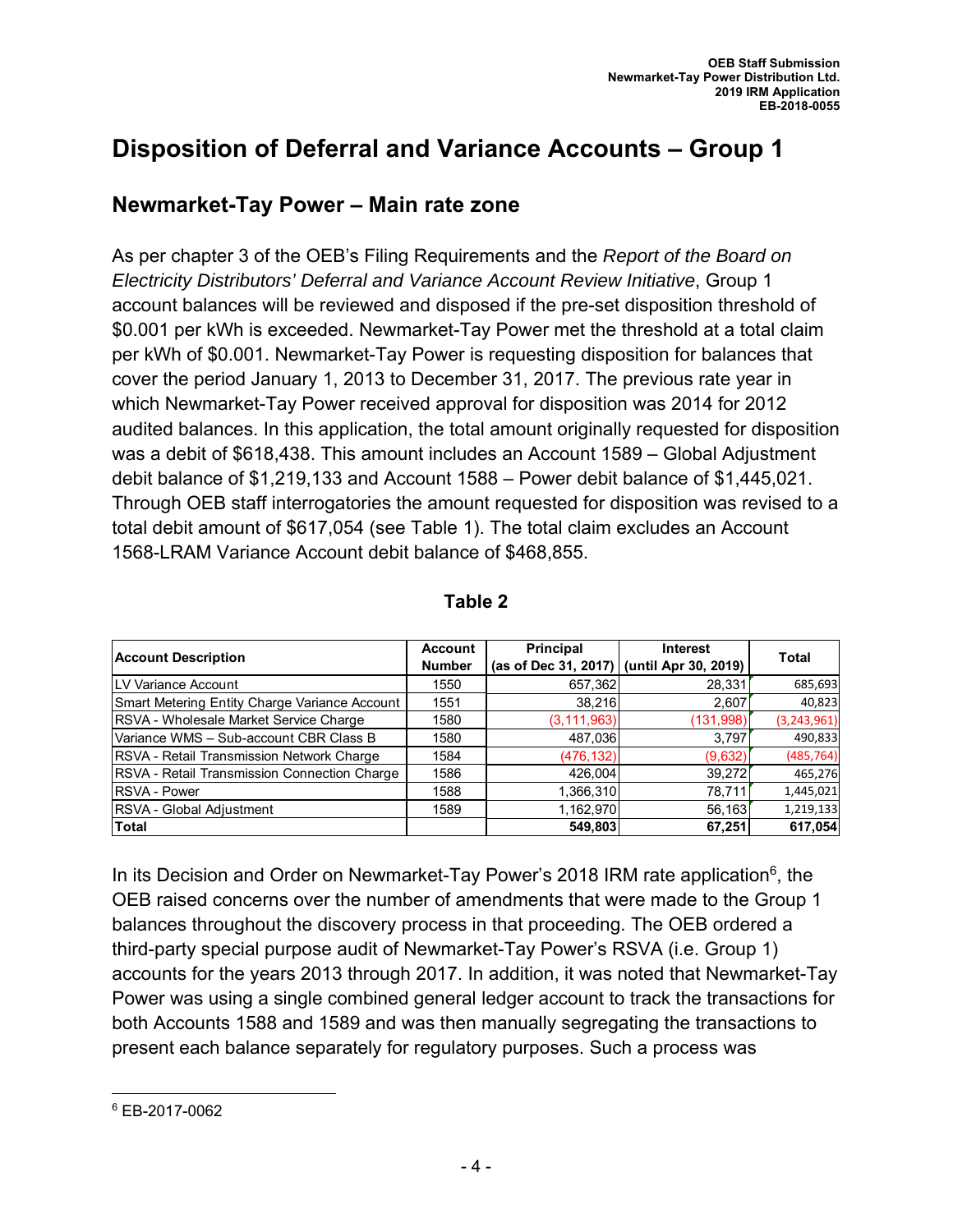inherently prone to error and was in violation of the OEB's *Accounting Procedures Handbook*, which requires the use of separate specific general ledger accounts for each.

As ordered by the OEB, Newmarket-Tay Power engaged an audit firm (Collins Barrow Kawarthas LLP) to conduct a special purpose audit of its Group 1 accounts for the period 2013 through 2017. The Group 1 principal balances presented in Table 2 above agree to the final audited balances presented in the Collins Barrow audit report. Based on the audit report and the responses provided by the Applicant to address concerns raised by OEB staff during the interrogatory process, OEB staff submits that it has no concerns with the disposition of the December 31, 2017 Group 1 account balances as presented in Table 2 above, to be disposed of on an interim basis.

As a bi-product of the special purpose audit, Newmarket-Tay Power also listed a number of process changes that it has implemented in order to enhance the accuracy of its balances recorded in Accounts 1588 and 1589, including the allocation of its monthly IESO Global Adjustment charge between its RPP and non-RPP customers using actual consumption, the elimination of a one month lag in reporting Class A consumption to the IESO, and enhanced unbilled revenue calculations.7 Furthermore, Newmarket-Tay Power has also indicated that it has reorganized its general ledger and is now compliant with the OEB's *Accounting Procedures Handbook* with respect to recording transactions for Accounts 1588 and 1589 into separate individual general ledger accounts.<sup>8</sup> OEB staff submits that it is satisfied that the concerns raised in Newmarket-Tay Power's 2018 IRM rate application have been adequately addressed by the applicant.

### **Midland Power Rate Zone**

The Midland Power rate zone exceeded the threshold at a total claim per kWh of \$0.0020. Newmarket-Tay Power is requesting disposition for the period January 1, 2017 to December 31, 2017. The previous rate year in which disposition was approved for the Midland Power rate zone was 2018, for 2016 audited balances. In this application, the total amount originally requested for disposition was a debit of \$368,261. This amount includes an Account 1589 – Global Adjustment debit balance of \$230,348 and Account 1588 – Power debit balance of \$78,667. Through OEB staff interrogatories the amount requested for disposition was revised to a total debit amount of \$362,374 (see Table 3).

 7 Response to OEB Staff IR #10a, February 11, 2019

<sup>8</sup> Updated response to OEB Staff IR #10a, February 26, 2019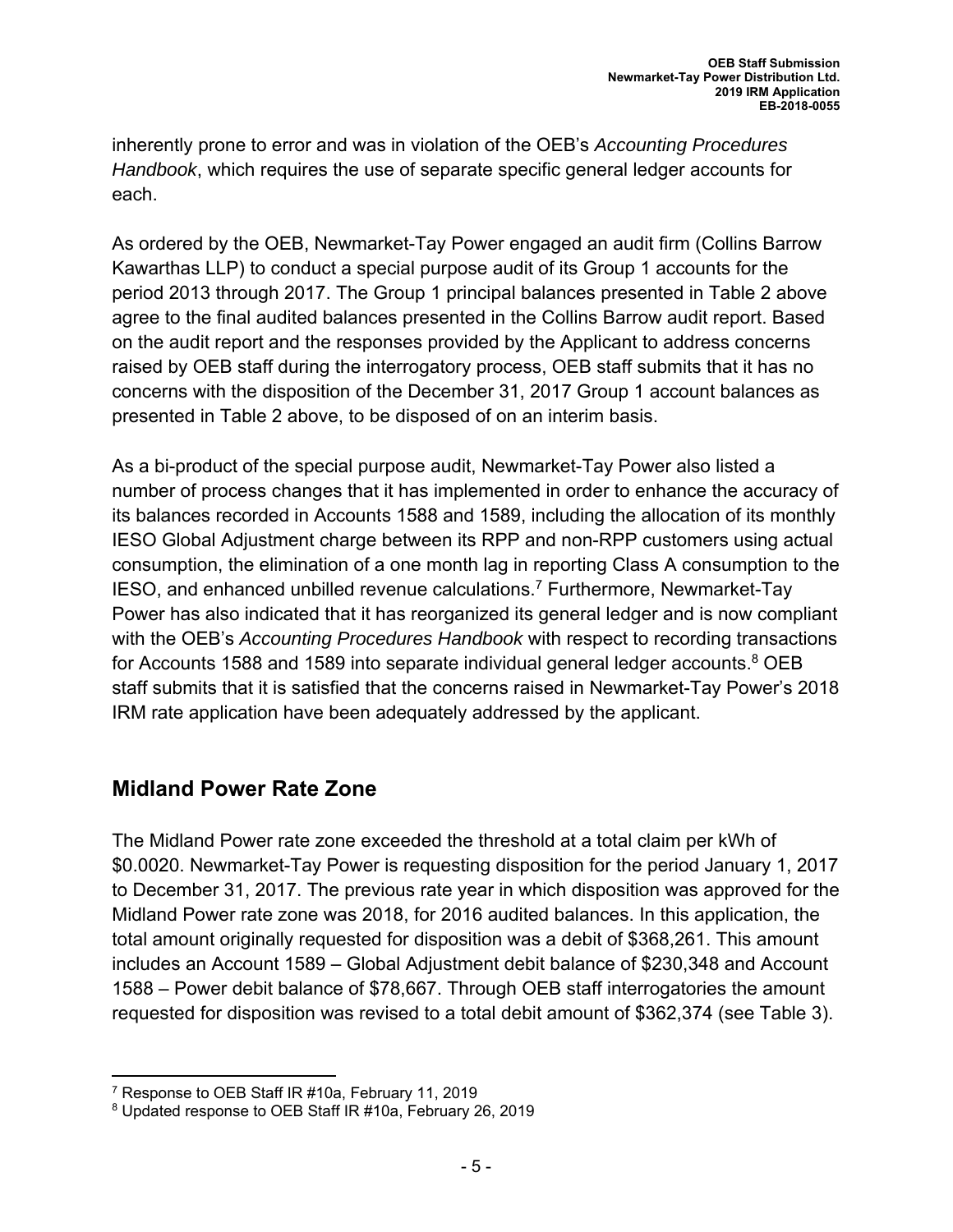The total claim excludes an Account 1568-LRAM Variance Account debit balance of \$209,749.

| .                                                             |                |                                           |           |              |  |  |  |  |  |
|---------------------------------------------------------------|----------------|-------------------------------------------|-----------|--------------|--|--|--|--|--|
| <b>Account Description</b>                                    | <b>Account</b> | Principal                                 | Interest  | <b>Total</b> |  |  |  |  |  |
|                                                               | <b>Number</b>  | (as of Dec 31, 2017) (until Apr 30, 2019) |           |              |  |  |  |  |  |
| LV Variance Account                                           | 1550           | 261,175                                   | 9.090     | 270,264      |  |  |  |  |  |
| Smart Metering Entity Charge Variance Account                 | 1551           | (2,803)                                   | (96)      | (2,899)      |  |  |  |  |  |
| RSVA - Wholesale Market Service Charge                        | 1580           | (172,890)                                 | (1, 357)  | (174, 247)   |  |  |  |  |  |
| Variance WMS - Sub-account CBR Class B                        | 1580           | (1, 353)                                  | (950)     | (2, 303)     |  |  |  |  |  |
| RSVA - Retail Transmission Network Charge                     | 1584           | (31,966)                                  | (1, 294)  | (33, 260)    |  |  |  |  |  |
| RSVA - Retail Transmission Connection Charge                  | 1586           | (17, 015)                                 | (1,224)   | (18, 240)    |  |  |  |  |  |
| <b>RSVA - Power</b>                                           | 1588           | 74,216                                    | 4,451     | 78,667       |  |  |  |  |  |
| RSVA - Global Adjustment                                      | 1589           | 222.585                                   | 7.763     | 230,348      |  |  |  |  |  |
| Disposition and Recovery/Refund of Regulatory Balances (2015) | 1595           |                                           | (5,887)   | (5,887)      |  |  |  |  |  |
| Disposition and Recovery/Refund of Regulatory Balances (2016) | 1595           | 87,522                                    | (67, 593) | 19,929       |  |  |  |  |  |
| <b>Total</b>                                                  |                | 419,471                                   | (57,098)  | 362,374      |  |  |  |  |  |

**Table 3** 

OEB staff supports Newmarket-Tay Power's request to dispose of its Midland Power rate zone December 31, 2017 Group 1 DVA balances. As per the OEB's current approach to disposition of DVAs, this disposition should be on an interim basis.

## **Disposition of Variance Account 1576 Balance**

### **Newmarket-Tay Power – Main Rate Zone Only**

Newmarket-Tay Power has applied to establish a one-year rate rider for interim clearance of the 2017 balance of Account 1576.

Effective January 1, 2012, Newmarket-Tay Power implemented new asset useful lives and has recorded the financial differences in Account 1576. Newmarket-Tay Power proposed in the 2018 IRM application<sup>9</sup> to continue to clear the 1576 balance annually until its next cost of service proceeding. In its decision on Newmarket-Tay Power's 2018 rates, the OEB approved the disposition of account 1576 for the credit balance accrued in the 2016 year of \$1,593,745 over a one-year period on an interim basis.

In this proceeding, Newmarket-Tay Power is requesting the approval for a one-year interim clearance of the 2017 balance of Account 1576 in the credit amount of \$1,614,028. Newmarket-Tay Power notes that no carrying charges have been applied to this balance and it will also continue to use this account until its next cost of service rate application.

 9 EB-2017-0062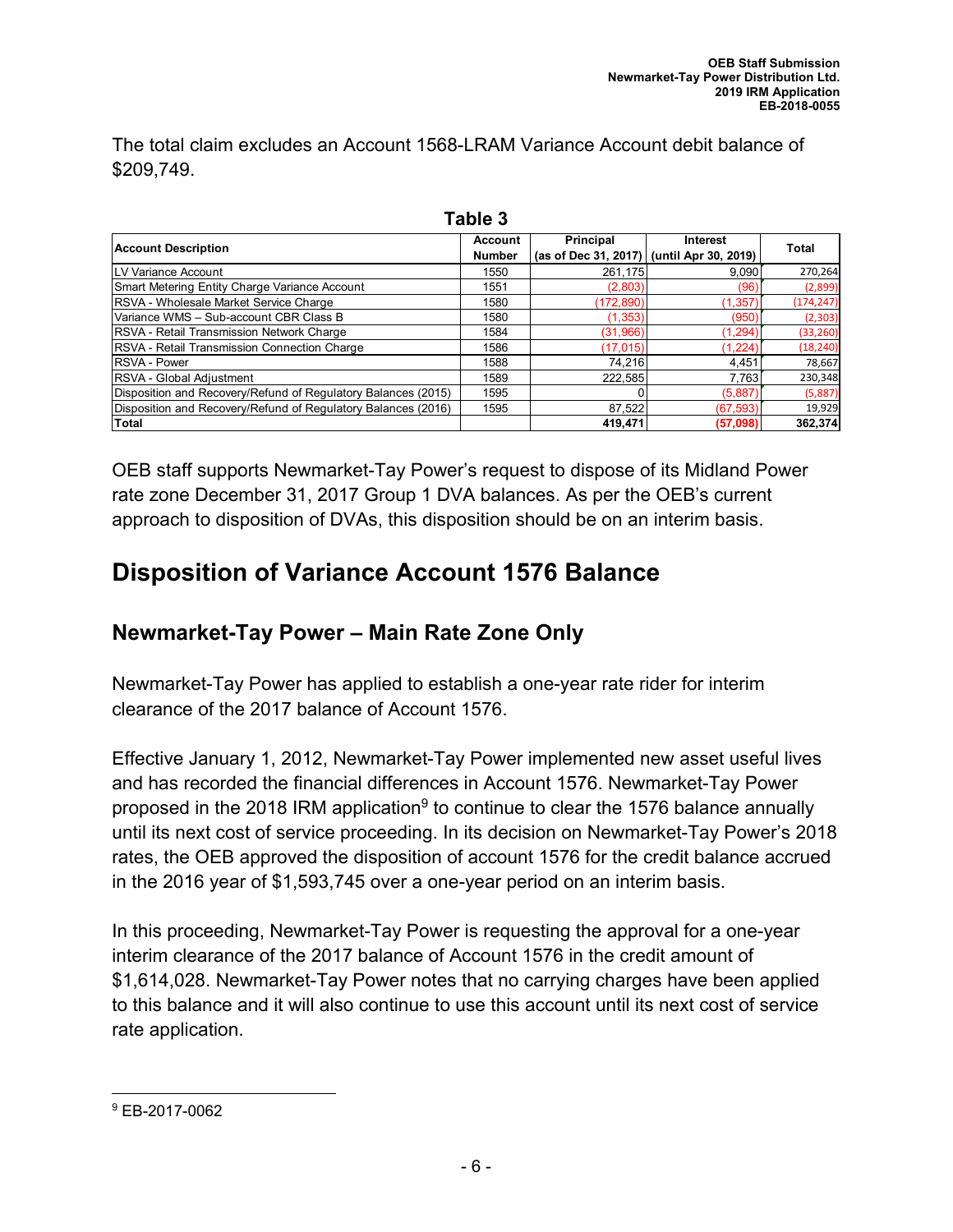The table below summarizes the proposed rate rider by class over a one-year period.

| <b>Customer Class</b>  | <b>Units of</b>  | 2017 Metered | l% Allocation | 2017             | <b>Allocation of</b> |                | Occurance of 1 Year Rate |              |
|------------------------|------------------|--------------|---------------|------------------|----------------------|----------------|--------------------------|--------------|
|                        | <b>Measure</b>   | <b>kWh</b>   |               | <b>Allocator</b> |                      | Account 1576   | <b>Allocator</b>         | <b>Rider</b> |
| Residential            | # of             | 260,534,762  | 41.56%        | 32,185           | Ś                    | (670,810)      | 12                       | \$ (1.73686) |
|                        | <b>Customers</b> |              |               |                  |                      |                |                          |              |
| GS<50 kW               | <b>kWh</b>       | 88,737,652   | 14.16%        | 88,737,652       |                      | (228,477)      | 1                        | \$ (0.00257) |
| GS>50 kW               | kW               | 274,428,086  | 43.78%        | 740,036          |                      | (706,582)      |                          | \$ (0.95479) |
| Unmetered              | kWh              | 266,413      | 0.04%         | 266,413          | Ś                    | (686)          | 1                        | \$ (0.00257) |
| Scattered Load         |                  |              |               |                  |                      |                |                          |              |
| Sentinel Lighting      | kW               | 278,160      | 0.04%         | 278,160          | S                    | (716)          | 1                        | \$ (0.00257) |
| <b>Street Lighting</b> | kW               | 2,624,147    | 0.42%         | 7,065            |                      | (6, 757)       | 1                        | \$ (0.95634) |
| <b>Total</b>           |                  | 626,869,220  |               |                  |                      | \$ (1,614,028) |                          |              |

**Table 4: Account 1576 Rate Rider by Customer Class** 

In response to interrogatories, Newmarket-Tay Power updated its claim to account for a \$10,000 transcription error in its opening net PP&E balance. The 2017 credit balance in account 1576 has been updated to a credit balance of \$1,603,325.

The table below summarizes the updated rate riders by class over a one-year period.

| <b>Customer Class</b>  | <b>Units of</b>  | 2017 Metered | % Allocation | 2017             | Allocation of<br>Account 1576   Allocator |             | <b>Occurance of 1 Year Rate</b> |              |
|------------------------|------------------|--------------|--------------|------------------|-------------------------------------------|-------------|---------------------------------|--------------|
|                        | <b>Measure</b>   | <b>kWh</b>   |              | <b>Allocator</b> |                                           |             |                                 | <b>Rider</b> |
| Residential            | # of             | 260,534,762  | 41.56%       | 32,185           | Ś                                         | (666,362)   | 12                              | \$ (1.72534) |
|                        | <b>Customers</b> |              |              |                  |                                           |             |                                 |              |
| GS<50 kW               | kWh              | 88,737,652   | 14.16%       | 88,737,652       |                                           | (226, 962)  |                                 | \$ (0.00256) |
| GS>50 kW               | kW               | 274,428,086  | 43.78%       | 740,036          |                                           | (701, 897)  |                                 | \$ (0.94846) |
| Unmetered              | <b>kWh</b>       | 266,413      | 0.04%        | 266,413          |                                           | (681)       | 1                               | \$ (0.00256) |
| Scattered Load         |                  |              |              |                  |                                           |             |                                 |              |
| Sentinel Lighting      | kW               | 278,160      | 0.04%        | 278,160          |                                           | (711)       |                                 | \$ (0.00256) |
| <b>Street Lighting</b> | <b>kW</b>        | 2,624,147    | 0.42%        | 7,065            |                                           | (6, 712)    |                                 | \$ (0.94999) |
| Total                  |                  | 626,869,220  |              |                  | \$.                                       | (1,603,325) |                                 |              |

**Table 5: Account 1576 Rate Rider by Customer Class** 

OEB staff submits it has no concerns with the data supporting the disposition of the deferral and variance Account 1576 balance for Newmarket-Tay Power. OEB staff supports Newmarket-Tay Power's request to return \$1,603,325 to Newmarket-Tay Power customers over a proposed one-year period on an interim basis. OEB staff notes that the same rate rider derivation methodology was used and approved in Newmarket-Tay Power's 2018 application.

In light of Newmarket-Tay Power's recent merger with Midland Power and the OEB's approval to defer its rebasing for 10 years, OEB staff suggests an alternate approach to address the continued annual variance in Account 1576 for future applications in the